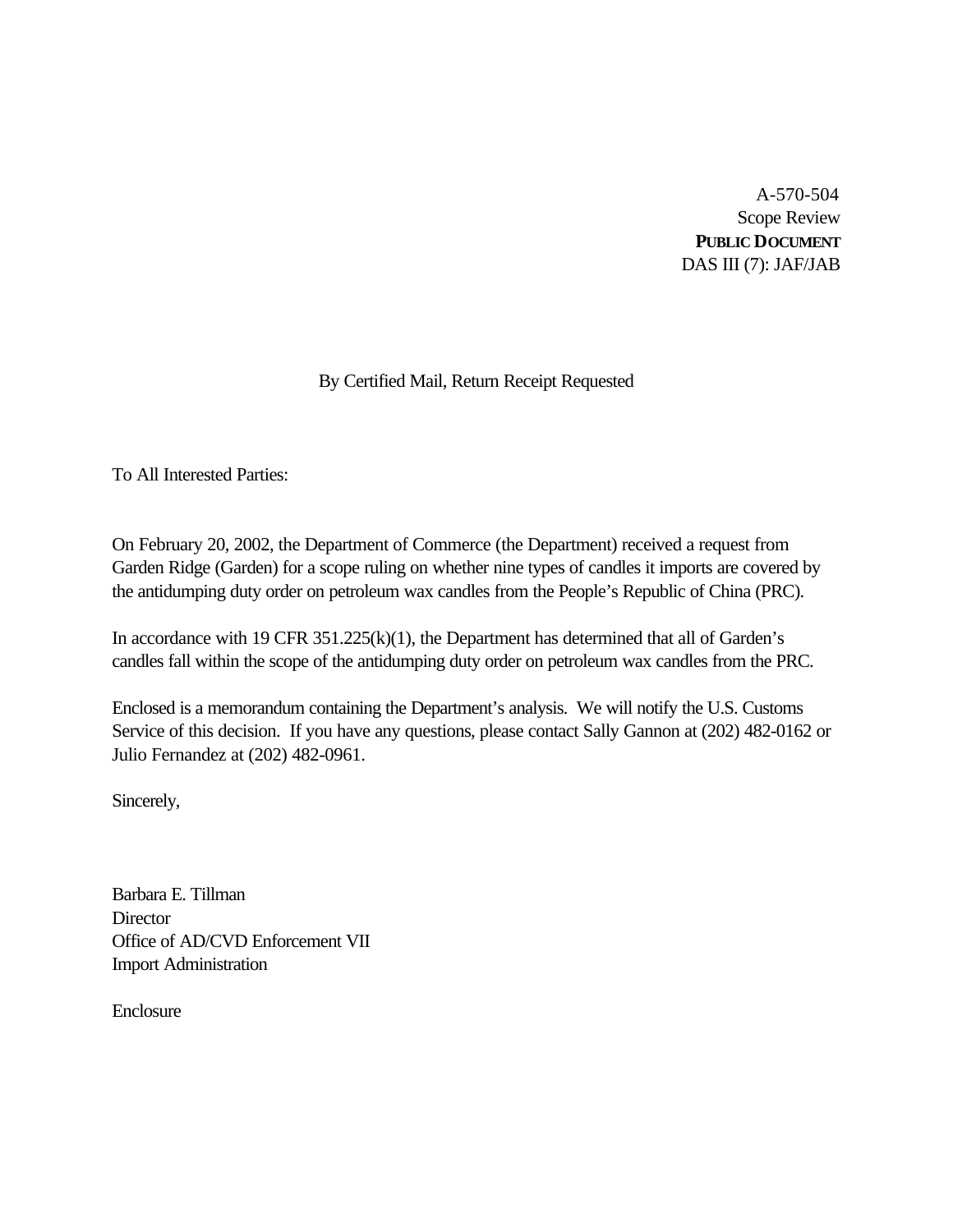A-570-504 Scope Review **PUBLIC DOCUMENT** DAS III (7): JAF/JAB

| <b>MEMORANDUM FOR:</b> | Joseph A. Spetrini<br><b>Deputy Assistant Secretary</b><br>for Import Administration, Group III |
|------------------------|-------------------------------------------------------------------------------------------------|
| FROM:                  | Barbara E. Tillman<br>Director                                                                  |
|                        | Office of AD/CVD Enforcement VII                                                                |
| <b>SUBJECT:</b>        | Final Scope Ruling: Antidumping Duty Order on Petroleum Wax                                     |
|                        | Candles From the People's Republic of China (A-570-504);                                        |
|                        | Garden Ridge                                                                                    |

#### **Summary**

On February 20, 2002, the Department of Commerce (the Department) received a request from Garden Ridge (Garden) for a scope ruling on nine types of candles, including one orange "Cheetah-Print" candle (Style 194735-A), and one black and white "Zebra-Print" candle (Style 194736-D), to determine if they are covered by the antidumping duty order on petroleum wax candles from the People's Republic of China (PRC). Antidumping Duty Order: Petroleum Wax Candles from the People's Republic of China, 51 FR 30686 (August 28, 1986) (Order). In accordance with 19 CFR 351.225(k)(1), we recommend that the Department determine that all nine of Garden's candles fall within the scope of the antidumping duty order on petroleum wax candles from the PRC.<sup>1</sup>

<sup>&</sup>lt;sup>1</sup> The Department has developed an internet website that allows interested parties to access prior scope determinations regarding the antidumping duty Order on Petroleum Wax Candles from the People's Republic of China. This website lists all scope determinations from 1991 to the present. It can be accessed at http://ia.ita.doc.gov/download/candles-prc-scope/, and will be updated periodically, to include newly-issued scope determinations.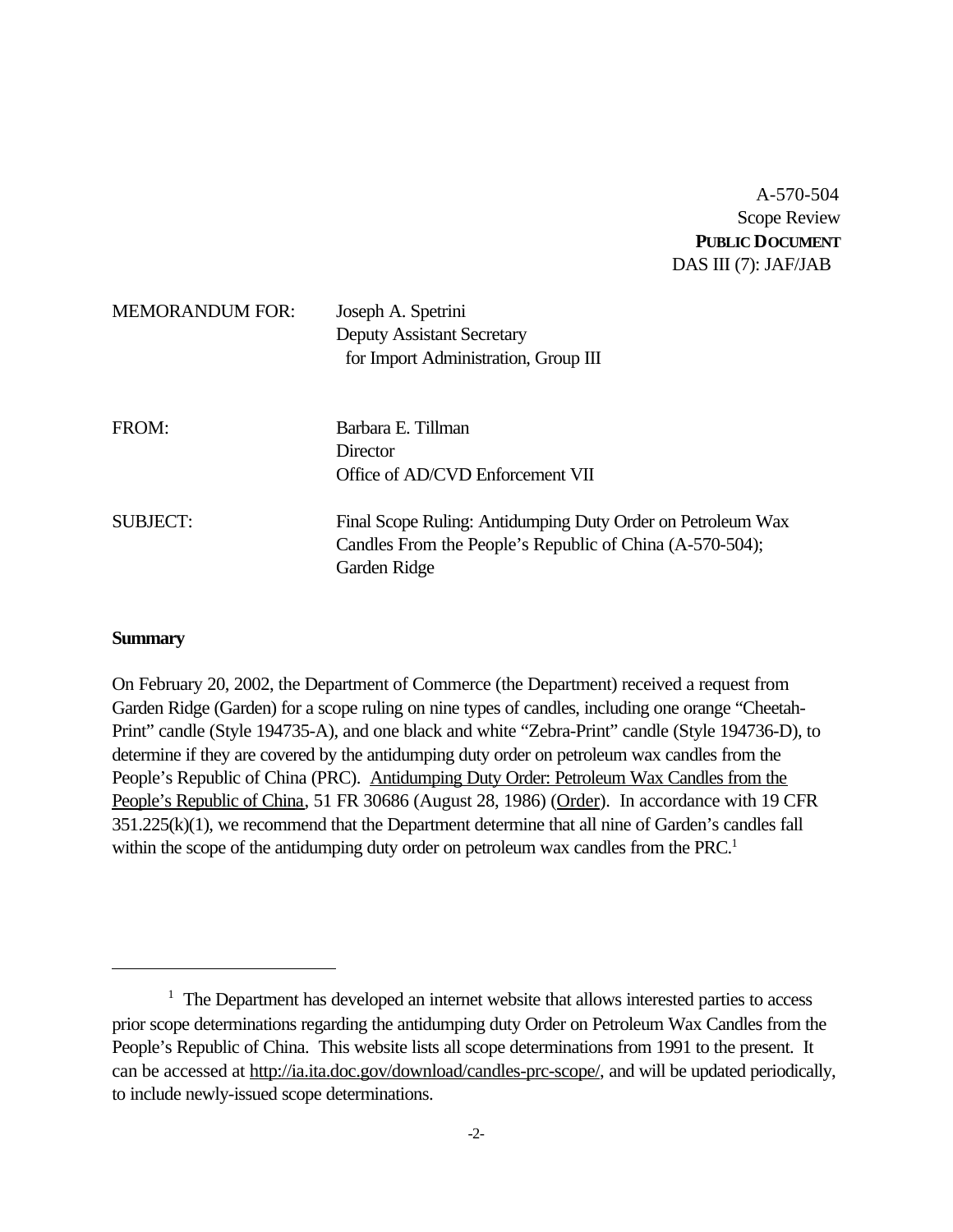## **Background**

Garden filed its request for a scope ruling in proper form on February 20, 2002. On July 12, 2002, the National Candle Association (NCA), petitioner and an interested party in this proceeding, filed comments on Garden's request. On August 9, 2002, Russ Berrie & Company, Inc. (Russ Berrie) a United States importer and interested party in this proceeding, filed a rebuttal to the comments submitted by the NCA on July 12, 2002.

## **Garden's Scope Request**

Garden argues that its nine styles of candles, including its orange "Cheetah-Print" candle (style 194735- A), and one black and white "Zebra-Print" candle, (style 194736-D), imported under the HTSUS classification 3406.00.0000, are not subject to the scope of the Order because the candles' majority component is palm oil, not petroleum wax. Garden included two samples (one for style 194735-A, its "Cheetah-Print" candle, and another for style 194736-D, its black and white "Zebra-Print" candle) with its request.

## **The National Candle Association's Comments**

In its comments, the NCA retraces the history of this antidumping duty order, including the import surges and resultant injury suffered by domestic manufacturers which prompted the original September 1985 antidumping petition. The NCA contends that the antidumping statute and antidumping duty orders are remedial in nature and exceptions to them should be construed as narrowly as possible to preserve the efficacy of the Order. In support of its assertion, petitioner cites a Court of International Trade (CIT) conclusion, with regard to the novelty exception, that "... a candle must be specifically designed for use only in connection with a religious holiday or special event to fall within the novelty candle exception." See Russ Berrie & Co., Inc. v. United States, 57 F. Supp. 2d 1184, 1194 (CIT July 13, 1999) (Russ Berrie). Thus, the NCA argues that the Department narrowly limited the novelty candle exception to figurine candles, candles shaped in the form of identifiable objects, and candles specifically designed for use only in connection with the holiday season.

With regard to the "Cheetah-Print" and "Zebra-Print" candles, the NCA first notes that Garden describes its candles as pillars and as rounds, and having fiber or paper-cored wicks; thus, the NCA believes these candles fall explicitly within the shapes delineated by the Order. Moreover, the NCA asserts that these candles are not in the shape of identifiable objects and are also not designed for use in connection with the holiday season, therefore, falling within the scope of the Order. Garden claims that these candles should be excluded from the Order because they are 52 percent palm oil in content.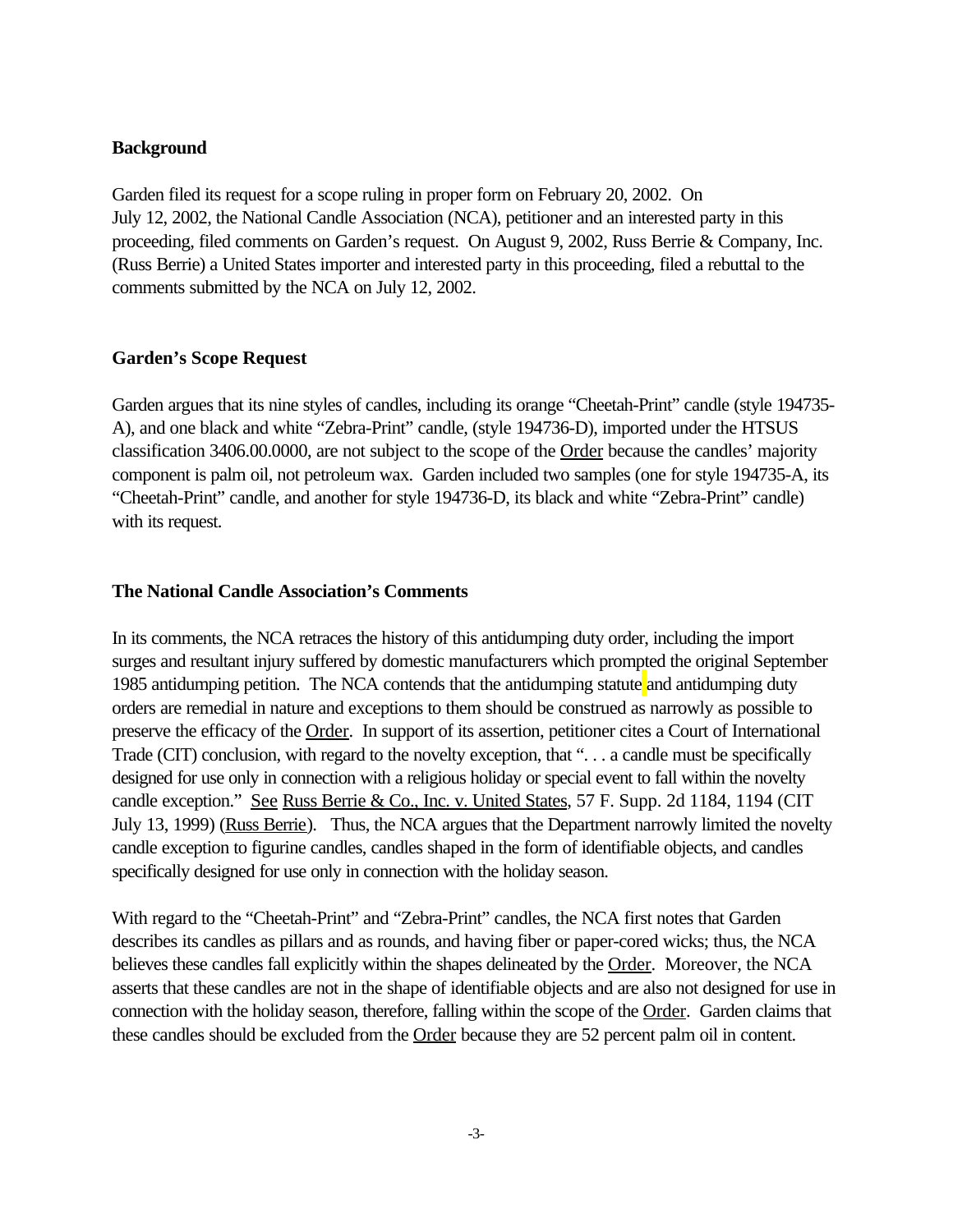The NCA counters by stating that the test results submitted by Garden are not acceptable because the tests were not conducted using the appropriate United States Customs tests.<sup>2</sup> The NCA adds that the test used by the laboratory is unreliable because the two waxes in Garden's candles are miscible (e.g., capable of being mixed) and cannot be separated easily. In addition, the NCA argues that, even if the separation was accomplished, "GC/MS methods would be needed to verify the separation."<sup>3</sup>

Moreover, the NCA points out that the laboratory tests submitted by Garden indicate combinations of paraffin wax and palm oil wax which add up to 100 percent of the candle, stating that this is impossible since candles contain scents, color dye, a wick, and/or other additives which compose a significant part of the candle. Thus, the NCA maintains, the laboratory tests only refer to what percent of the wax in the candle is paraffin or palm wax, but do not determine what percent of the total candle is palm wax. Therefore, the NCA argues that the Department should require Garden to provide U.S. laboratory test results that determine the percentages of palm oil wax and petroleum wax in the candle.

The NCA next argues that, even if Garden's candles were 100 percent palm oil wax, they would fall within the scope of the Order. It is the NCA's position that Garden's palm wax candles have similar chemical composition and the same range of essential physical characteristics of petroleum wax candles and, therefore, must be included within the scope of the Order.<sup>4</sup> The NCA points out that palm oil alone cannot be used as a candle wax because palm oils are liquids at room temperature. The NCA asserts that in order to make candles from palm oil, Garden had to change the chemical structure of the oil in its candles so that it was no longer palm oil. The NCA explains that through a process of hydrogenation, the palm oil is substantially transformed into a new product that has similar chemistry to, and the same physical characteristics of, petroleum-derived waxes.

Consequently, the NCA argues that the effect of the chemical conversion essentially turns the palm oil into the same product as petroleum wax. The NCA further asserts that the term "petroleum wax" in the Order is not limited to the derivation of the wax, but rather the chemical composition and physical

 $2$  In its February 20, 2002 request for a scope determination, Garden provided the Department with test results obtained from an independent testing facility in the United States. As with prior requests for scope determinations, the Department has reviewed the information contained in the testing certificate supplied by Garden to determine the relative petroleum wax content in each candle. The testing certificate did not indicate the testing methodology employed.

 $3 \text{ See the NCA's July 12, 2002 submission at 4. Gas chromatography/mass spectrometry}$ (GC/MS) procedures are testing methods that have the ability to break down very complex mixtures into component parts.

<sup>&</sup>lt;sup>4</sup> See the NCA's comments submitted with respect to scope reviews requested by Leader Light, Ltd. on September 10, 2001, and Fleming International, Ltd. on October 24, 2001.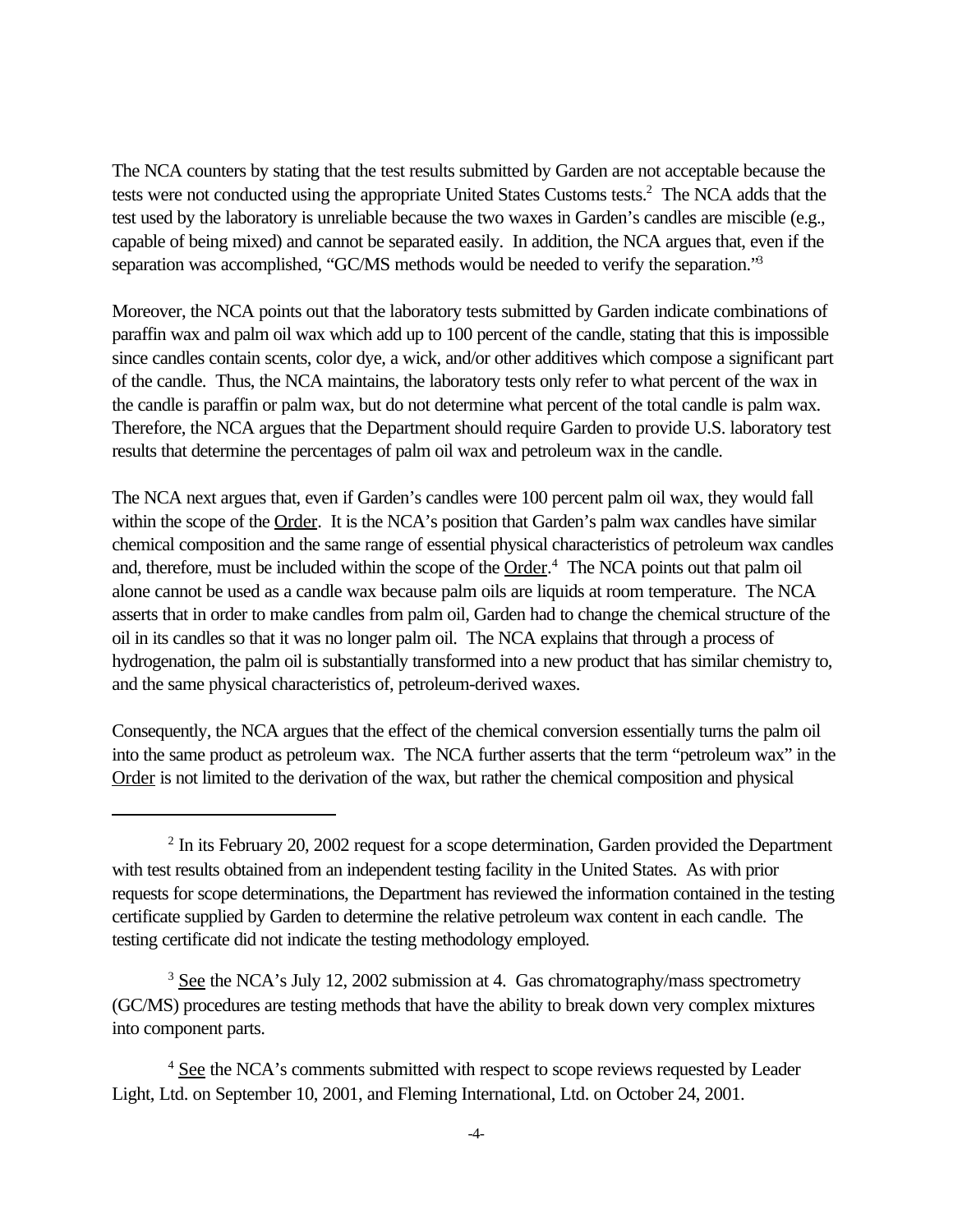characteristics and uses of the wax. Therefore, the NCA argues that, by substantially changing the chemical composition of palm oil into essentially similar chemical composition and the same physical characteristics of petroleum wax, Garden brought its candles within the scope of the Order.

In addition, the NCA argues that the International Trade Commission (the Commission) has consistently defined "like product" as a product which is like, or in the absence of like, most similar in characteristics and uses with the article subject to the investigation. . . . "<sup>5</sup> The NCA goes on to state that like products have the "same intrinsic qualities and essential characteristics and uses as the subject imports.<sup>'6</sup> Next, the NCA asserts that any minor differences in the chemical composition or physical characteristics of Garden's candles cannot lead to the conclusion that Garden's candles are not like the candles covered by the Order.<sup>7</sup> Furthermore, the NCA maintains that Garden's candles have the same intrinsic qualities and essential characteristics of petroleum wax candles and, therefore, are "like" petroleum wax candles. The NCA also argues that Garden's candles are the same class or kind of merchandise as are the candles subject to the Order, and are covered by the same HTSUS tariff provision; consequently, all of Garden's candles fall within the scope of the Order.

To support its position, the NCA cites Bohler-Uddeholm Corporation v. United States, where the Court of Appeals for the Federal Circuit held that the respondent's two products, based on their physical and chemical characteristics and uses, were included in the class of merchandise within the 1973 antidumping finding in Stainless Steel Plate form Sweden, 38 Fed. Reg. 15079 (Treasury Department 1973), even though the products were not specifically mentioned by name.<sup>8</sup> More specifically, in Bohler, two of the respondent's products were not specifically mentioned in either the petition, or in the antidumping determination. However, the Court rejected this fact as a basis for exclusion. The Court concluded that:

To require that antidumping determinations be limited to the products they name would be inconsistent with the statutory requirements, then in force, that antidumping duties be imposed upon a "class or kind" of merchandise found to be injurious to domestic industry. While the trade names of BU's products were not used in the 1973 finding, there is sufficient evidence to support Commerce's conclusion that Stavax and Ramax

<sup>8</sup> 1999 U.S. App. LEXIS 34552 (Fed. Cir. 1999) (Bohler).

<sup>5</sup> Petroleum Wax Candles from the People's Republic of China (Final), USITC Pub. 1888 (Aug. 1986) at 3-4.

 $6$  <u>Id.,</u> at 4, n.4.

<sup>7</sup> See id.; See also Final Determination of Sales at Less Than Fair Value: Sulfur Dyes, Including Sulfur Vat Dyes, From the United Kingdom, 58 Fed. Reg. 3253, 3254 (January 8, 1993).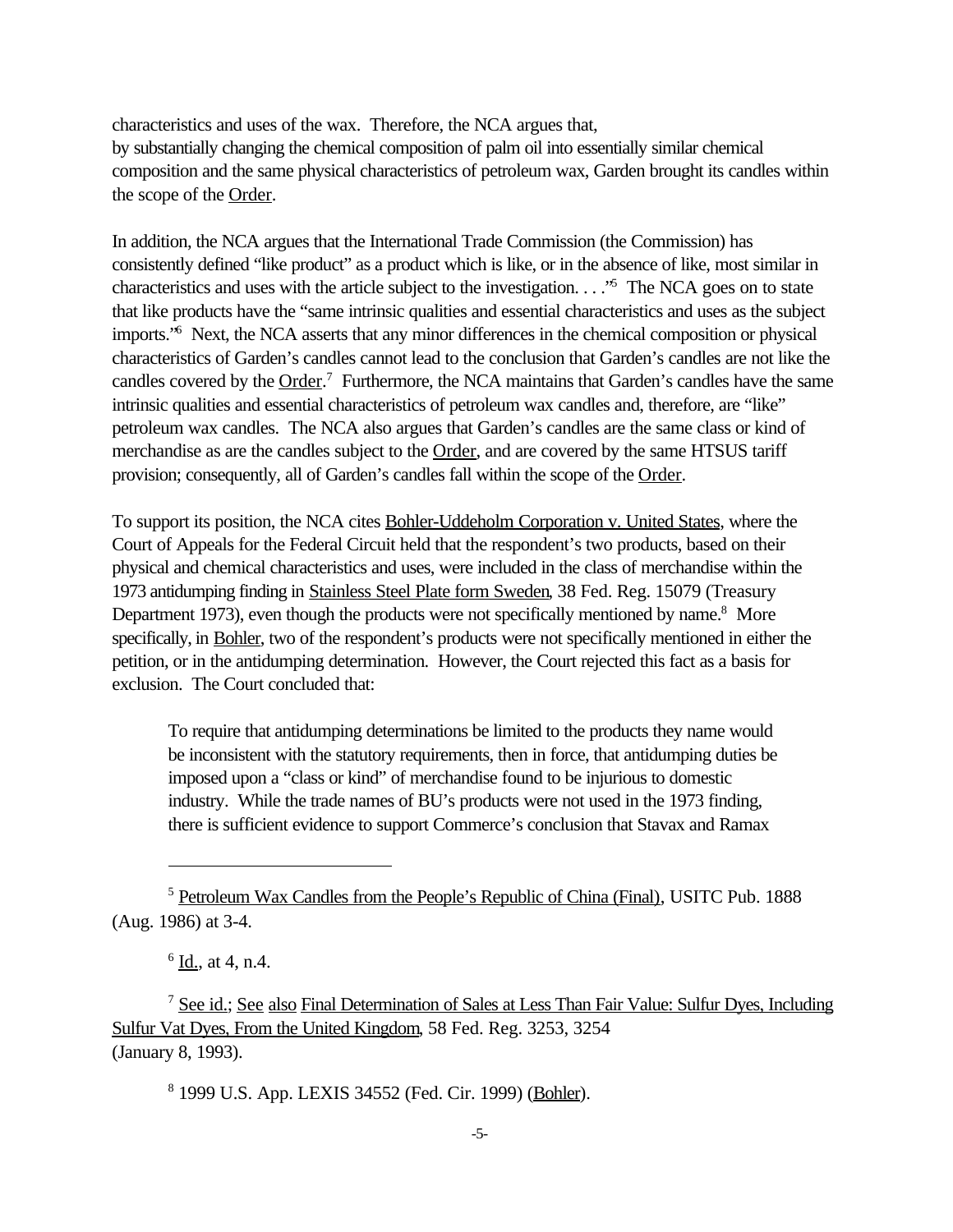were nevertheless identified by, among other things, their physical and chemical attributes, and by the applications for which they are used.<sup>9</sup>

The NCA argues that for the same reasons, the physical and chemical attributes and the applications for which Garden's candles are used are the same as the class or kind of merchandise subject to the Order.

The NCA attached as an exhibit to its July 12, 2002 comments, a memorandum from Dr. Eric G. Wigg which the NCA argues establishes the scientific evidence as to the similarity of chemical composition and physical characteristics of palm oil wax candles compared to petroleum wax candles. However, the NCA does not claim that Garden's candles are petroleum-derived. Instead, the NCA claims that these candles have been engineered to have the same physical and burning properties as that of petroleum wax candles with the sole intent to be excluded from the scope of the Order. In fact, the NCA argues, the goal of the development of vegetable wax candles was to "develop vegetable lipidbased candles which are comparable to traditional petroleum wax candles in appearance and performance."<sup>10</sup> Thus, the NCA maintains that, in order for the vegetable wax candles to compete against petroleum wax candles, they must be the same or similar in terms of the important characteristics related to candle performance.

Next, the NCA argues that consumers will have no knowledge of the chemistry of Garden's candles and petroleum wax candles because palm wax and petroleum wax candles have the same physical appearance and functions. The NCA points out that the essential physical characteristics of palm wax and petroleum wax candles will be in the same range of melt point, color, odor and viscosity and that both palm and petroleum wax candles are made of wax and have a wick. The NCA adds that palm wax and petroleum wax candles can be engineered to have higher or lower melt points. Moreover, the NCA maintains that it is the alkane-like part  $(\underline{e.g.})$ , of any numerous saturated hydrocarbons) of the palm wax molecule, to which 90 percent of the carbon atoms are associated, which makes these palm waxes have the same physical characteristics and function as candle waxes in general, *i.e.*, with physical and combustion properties similar to those of petroleum waxes, the primary standard for candle wax. Therefore, the NCA argues that it is through the hydrogenation process that the substantial transformation takes place to yield these alkane-like structures.

As part of its July 12, 2002 comments, the NCA states that the consumer will compare the physical characteristics and performance of the palm wax candles to petroleum wax candles, which is the standard in the marketplace. In addition, the NCA asserts that, if Garden's palm wax candles do not have the same intrinsic qualities and essential characteristics of petroleum wax candles, consumers will not buy them. Therefore, the NCA argues, Garden has engineered its candles so that they are the same

 $9 \underline{\text{Id}}$ , at 34554 (Emphasis added).

<sup>&</sup>lt;sup>10</sup> See Bernard Y. Tao, Development of Vegetable Lipid-Based Candles, attached as Exhibit 2 to the NCA's July 12, 2002 Comments on Garden Ridge's Scope Request.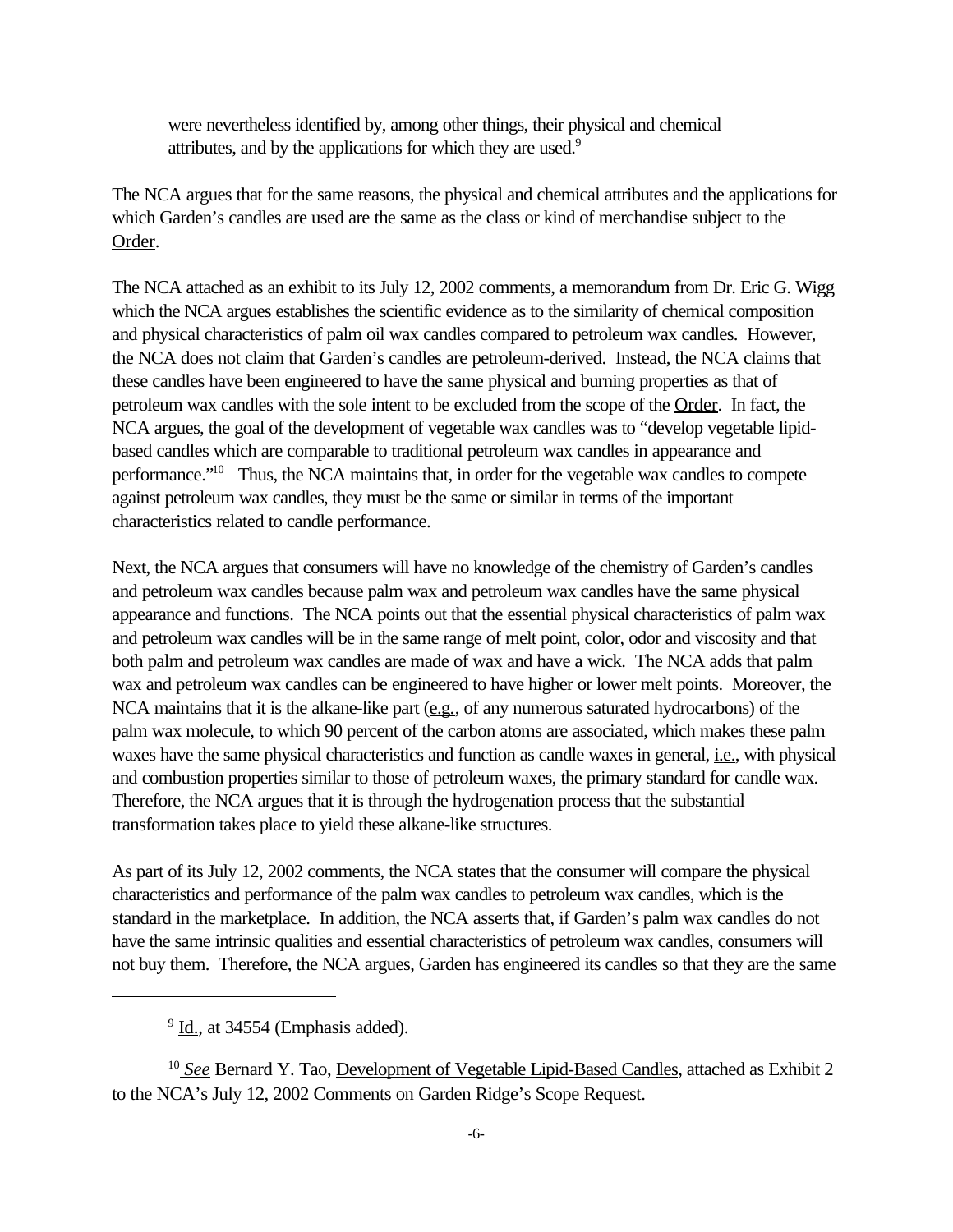or similar to the candles which are subject to the Order.

The NCA maintains that the issue which merits consideration in the instant request is not whether Garden's candles are petroleum-derived, but rather whether they have the same or similar intrinsic qualities and essential characteristics of petroleum wax candles. The NCA argues that the Department has never previously conducted an in-depth investigation of the chemical composition and physical characteristics of palm wax candles. To support its position, the NCA again cites Bohler, where the Court concluded that it is not the name of the product, but rather the physical and chemical attributes and applications for which they are used that are determinative. $11$ 

The NCA argues that the only candle that was excluded by the Commission, other than novelty candles, was the beeswax candle because the Commission determined that beeswax candles had different characteristics and uses. In that instance, the Commission found that 94 percent of beeswax shipments were for wax-filled glass containers used in religious observances and "other" miscellaneous candles, such as straight-sided altar and sanctuary candles. The NCA adds that the Commission concluded that, "based on different characteristics and uses for petroleum and beeswax candles, we determine that beeswax candles should not be included within the scope of the domestic-like product."<sup>12</sup> The NCA maintains that the term "petroleum wax" in the Order is not limited to the derivation of the wax, but rather the chemical composition and physical characteristics and uses of the candles.

As discussed above, it is the NCA's assertion that Garden's candles have the same intrinsic qualities and essential characteristics and uses as the subject imports, which are the criteria used by the Commission to determine like product. Moreover, the NCA argues, in contrast to beeswax candles, palm wax candles have similar chemical composition and the same physical characteristics and uses as petroleum wax candles. The NCA quotes Russ Berrie's expert, Mr. Roger J. Crain, from the memorandum attached to Russ Berrie's comments in the Leader Light scope investigation, who concedes that "vegetable wax and petroleum (paraffin) wax are similar. . . ."<sup>13</sup> Nevertheless, the NCA maintains, the essential characteristics for which Garden's candles are purchased and used (to provide light, heat, or scent) remain the same.

The NCA argues that the Department's reference to candles composed of 50 percent petroleum wax

<sup>11</sup> See 1999 U.S. App. LEXIS 34552 (Fed. Cir. 1999).

 $12$  Determination of the Commission (Final), USITC Publication 1888, August 1986, note 5 (Commission Determination).

 $13$  See Mr. Roger Crain's memorandum at 6, submitted as part of Russ Berrie's August 8, 2002 submission to the Department; see also Final Scope Ruling - Antidumping Duty Order on Petroleum Wax Candles from the People's Republic of China (A-570-504), Leader Light, Ltd., (Dec 12, 2002) (Leader Light).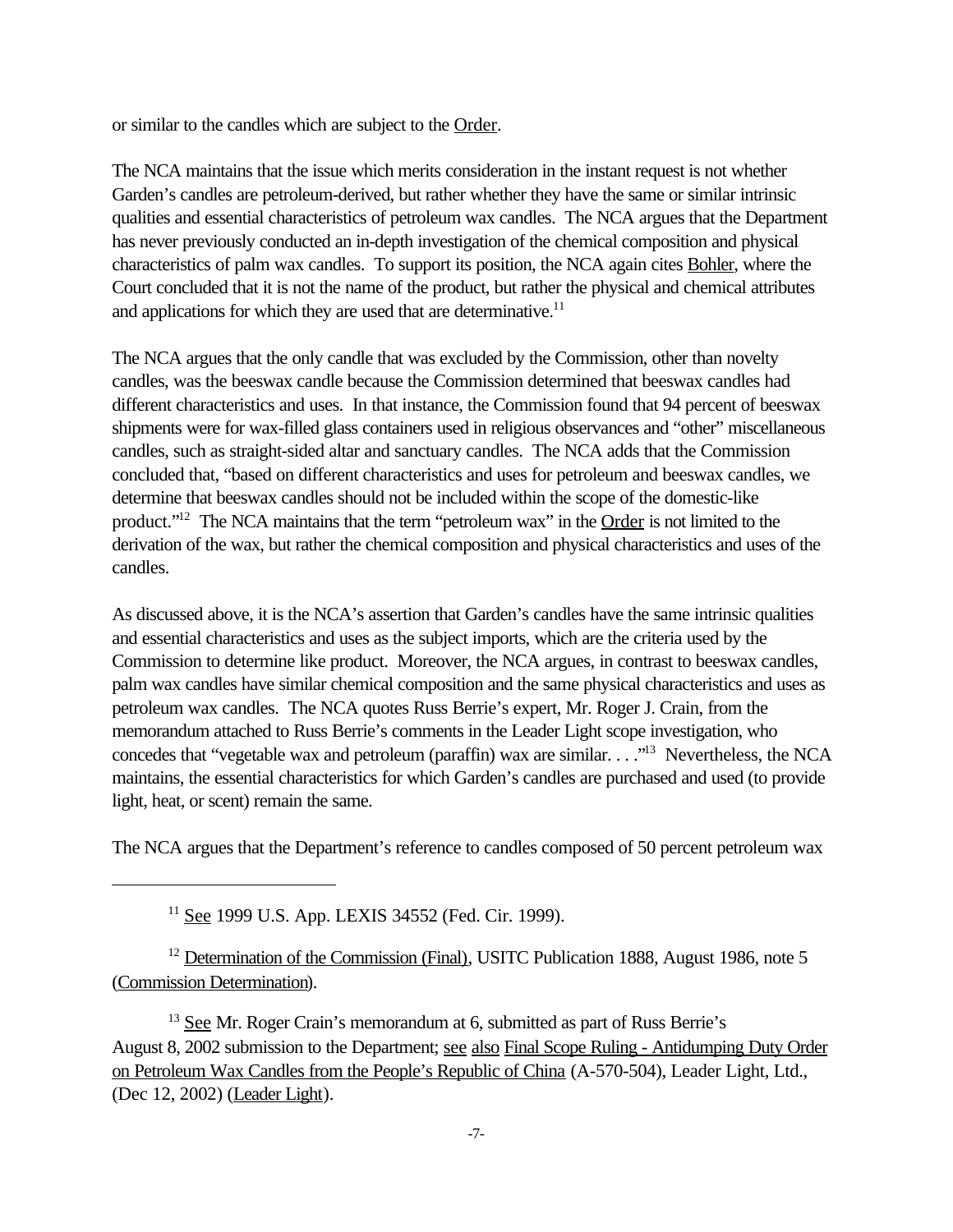can only apply to candles that are over 50 percent beeswax. The NCA claims that the 50 percent rule was based upon the Commission's beeswax exclusion, and further asserts that it does not apply to other waxes that were not excluded and have the same intrinsic qualities and physical characteristics and uses as petroleum wax candles. The NCA argues that the Commission's conclusion was based on the following:

They [beeswax candles] are manufactured by U.S. producers principally for religious and specialty markets, and are priced considerably higher than petroleum wax candles. Ninety-five percent of beeswax candle shipments from 1983 to 1985 were to churches and religious dealers. The remaining 5 percent were beeswax dinner candles. Ninetyfour percent of the domestic beeswax shipments were for wax-filled glass containers used in religious observances and "other" miscellaneous candles, such as straight-sided altar and sanctuary candles.... Based on different characteristics and uses for petroleum and beeswax candles, we determine that beeswax candles should not be included within the scope of the domestic like product. $14$ 

The NCA notes that, in contrast to beeswax candles, Garden's palm wax candles have the same physical characteristics and uses as petroleum wax candles and, therefore, were not excluded from the scope of the domestic-like product.

The NCA next points out the considerations for determining "like product" as discussed by the Commission:

The legislative history of title VII makes it clear that "the requirement that a product be 'like' the imported article should not be interpreted in such a narrow fashion as to permit minor differences in physical characteristics or uses to lead to the conclusion that the product and article are not 'like' each other, nor should the definition of 'like product' be interpreted in such a fashion as to prevent consideration of an industry adversely affected by the imports under investigation."<sup>15</sup> The Commission has consistently defined "like product" as one having the same intrinsic qualities and essential characteristics and uses as the subject imports.<sup>16</sup>

The NCA claims that of primary importance to the Commission in its exclusion was that beeswax candles were principally used in religious and speciality markets. Moreover, the NCA alleges that only five percent of the beeswax candles competed against the subject products; thus, sales of beeswax candles were limited to a very special niche in the candle market.

<sup>&</sup>lt;sup>14</sup> Commission Determination at 5-6.

<sup>&</sup>lt;sup>15</sup> S. Rep. No. 249, 96<sup>th</sup> Cong., 1<sup>st</sup> Sess. 90-91 (1979).

<sup>16</sup> See Commission Determination at 4, n.4 (Emphasis added).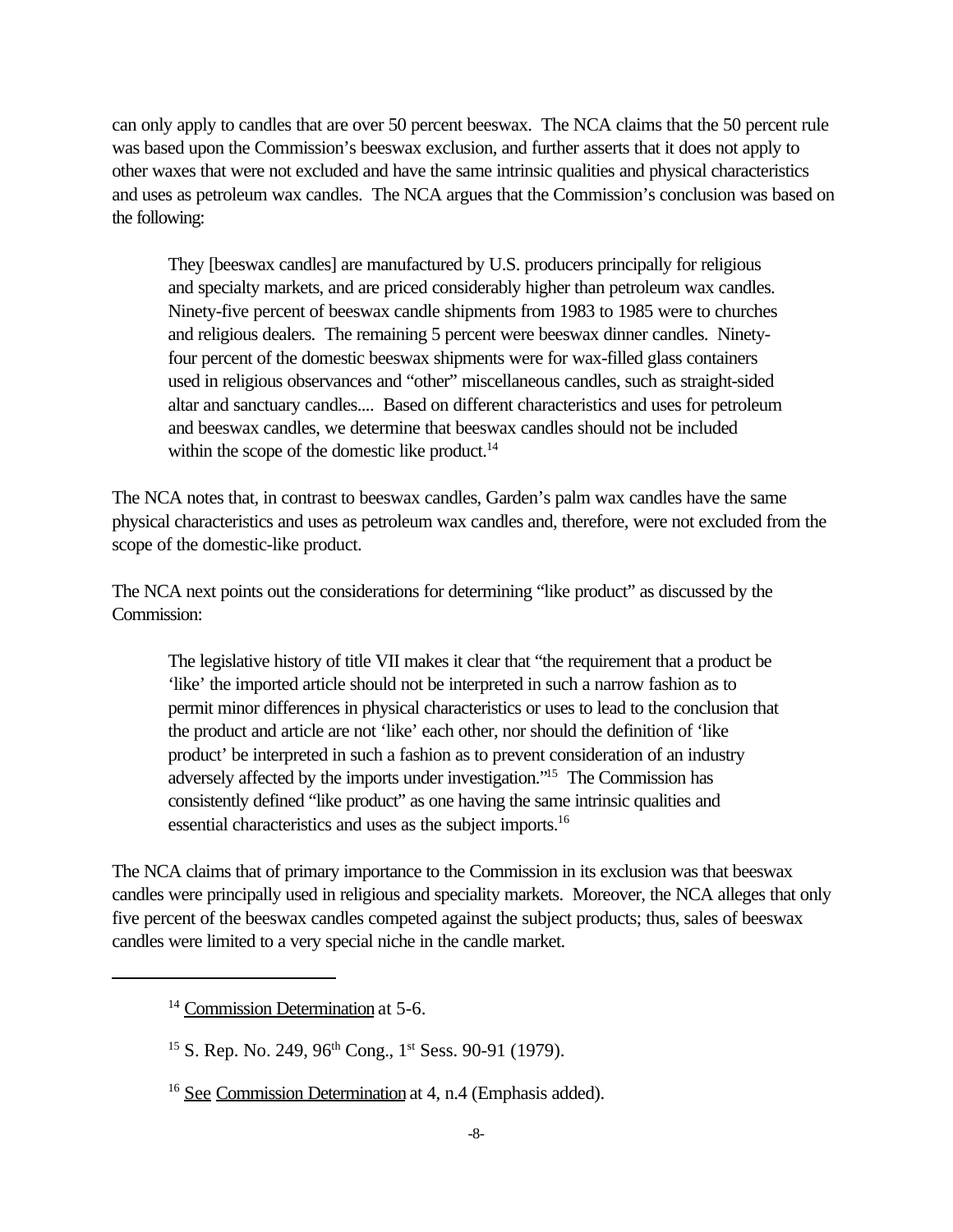The NCA also recommends that the Department open a formal inquiry to consider the additional criteria under section  $351.225(k)(2)$ .<sup>17</sup> The NCA asserts that, with Garden's attempt to circumvent the Order and the disagreement over physical characteristics, the Department should investigate the additional criteria under subparagraph (k)(2).

The NCA concludes its comments by noting that Garden's candles compete in the same channels of trade as the candles subject to the Order, and that their sale without the antidumping duty will severely injure the U.S. candle producers. The NCA further notes what it characterizes as the long-standing efforts of candle importers to "expand the 'novelty candle' loophole in the Order through a continuing stream of scope requests, causing the Order on PRC candles to be subjected to over seventy final scope rulings and many more requests." Petitioner maintains that the success of the scope requests in eroding the Order has resulted in increases in the volume of PRC candles coming into the United States. The NCA concludes by stating that Garden is now asking the Department to narrow the scope of the Order so that it excludes everyday candles, claiming that they are novelty candles, and that the Department does not have such legal authority.

#### **Russ Berrie's Comments**

In its August 9, 2002 comments, Russ Berrie argues that while the Department ". . . has inherent authority to define the scope of an antidumping duty order. . . ," the Department ". . . does not have authority to alter, amend, or expand the scope of an antidumping duty order."<sup>18</sup> Russ Berrie further argues that the Department's regulations regarding scope inquiries direct the Department to look to "[t]he description of the merchandise contained in the petition, the initial investigation, and the determinations of the Secretary (including prior scope determinations) and the Commission."<sup>19</sup> Based on this, Russ Berrie asserts, sufficient information exists with respect to Garden's candles for the Department to make a determination without initiating a formal scope inquiry in accordance with 19 C.F.R. § 351.225(e).

As part of its arguments, Russ Berrie asserts that "... palm oil is derived from the fruit of certain types of palm trees," and is, therefore, of vegetable origin. Russ Berrie also argues that the NCA only included candles made from petroleum wax in its petition, adding that the Commission also considered

<sup>19</sup> See 19 C.F.R. § 351.225(d) and (k)(1).

<sup>&</sup>lt;sup>17</sup> The NCA cites Russ Berrie's August 9, 2002 comments at 6.

<sup>&</sup>lt;sup>18</sup> See Russ Berrie & Company, Inc. v. United States, 57 F. Supp. 2d 1192-93 (CIT 1993) (citing to Koyo Seiko Co., Ltd v. United States, 834 F. Supp. 1401, 1402 (CIT 1993) and UST, Inc. v. United States, 9 CIT 352 (1985)).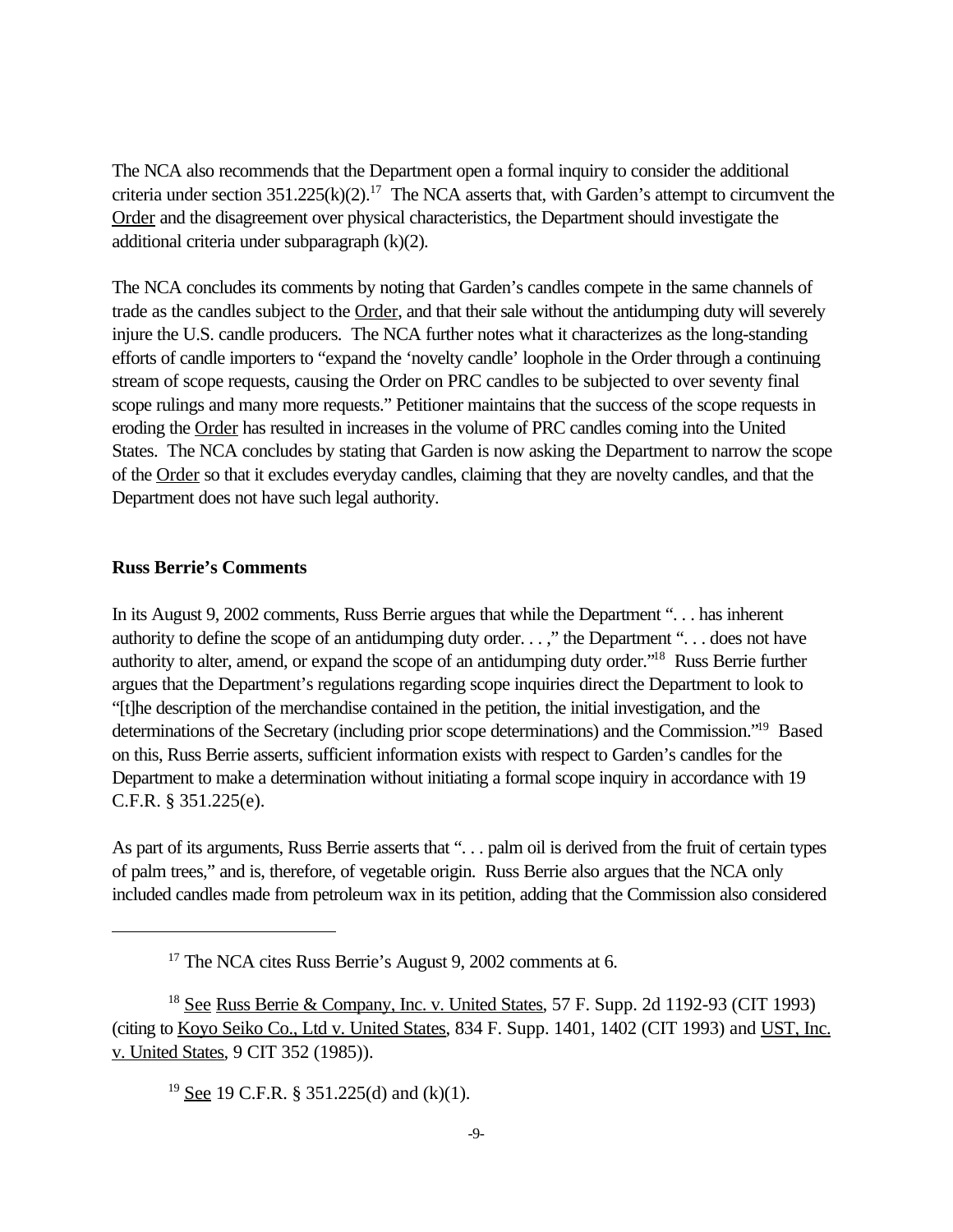the PRC's ability to produce petroleum wax in issuing its determination of material injury. In addition, Russ Berrie asserts that the Commission's definition of domestic like product, as well as prior scope determinations issued by the Department and the scope used in the original investigation, are clear, also noting that ". . . they are dispositive in this case and Commerce should "end the scope review without opening a formal inquiry and considering any additional criteria."

Regarding comments made by Dr. Wigg, and submitted by the NCA in support of its assertions that palm oil is similar to petroleum wax, Russ Berrie included as part of its August 9, 2002 comments a submission from Roger J. Crain, chemist, and President, Customs Services, Inc. In that submission, Mr. Crain asserts that palm oil and petroleum wax are not similar. Specifically, Russ Berrie points to Mr. Crain's statement that "[p]alm wax consists of saturated triglycerides while paraffin wax consists of saturated straight-chain hydrocarbons. They are not the same thing." (Russ Berrie's August 9, 2002 comments at 8). Further, Russ Berrie argues that the Department has previously determined that candles containing more than 50 percent palm oil are not within the scope of the Order, citing to Final Scope Ruling - Antidumping Duty Order on Petroleum Wax Candles from the People's Republic of China (A-570-504), JCPenney Purchasing Corporation, (May 21, 2001); see also Leader Light.

Russ Berrie also argues that, in the original investigation, the Commission defined the domestic like product as petroleum wax candles, and that the domestic industry consisted of producers of petroleum wax candles (Russ Berrie's August 9, 2002 comments at 10).

#### **Analysis**

The regulations governing the Department's antidumping scope determinations are found at 19 CFR 351.225(2001). On matters concerning the scope of an antidumping duty order, the Department first examines the descriptions of the merchandise contained in the petition, the initial investigation, and the determinations of the Secretary (including prior scope determinations) and the Commission. This determination may take place with or without a formal inquiry. If the Department determines that these descriptions are dispositive of the matter, the Department will issue a final scope ruling as to whether or not the subject merchandise is covered by the order. See 19 CFR  $351.225(k)(1)$ .

Conversely, where the descriptions of the merchandise are *not* dispositive, the Department will consider the five additional factors set forth at 19 CFR 351.225(k)(2). These criteria are: (i) the physical characteristics of the merchandise; (ii) the expectations of the ultimate purchasers; (iii) the ultimate use of the product; iv) the channels of trade in which the product is sold; and (v) the manner in which the product is advertised and displayed. The determination as to which analytical framework is most appropriate in any given scope inquiry is made on a case-by-case basis after consideration of all evidence before the Department.

In the instant case, the Department has evaluated Garden's request in accordance with 19 CFR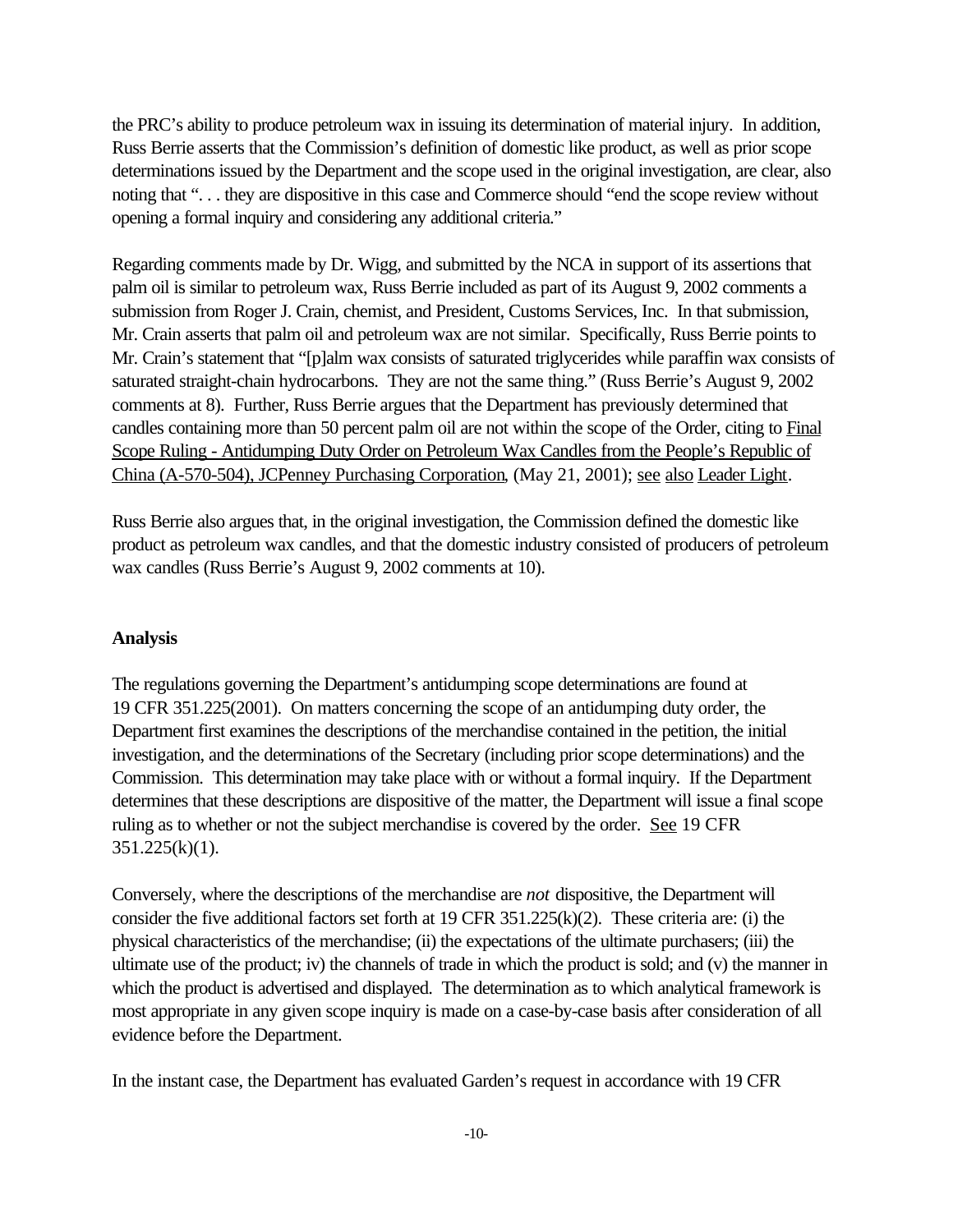351.225(k)(1) and the Department finds that the descriptions of the products contained in the petition, the initial investigation, and the determinations of the Secretary (including prior scope determinations) and the Commission are dispositive. Therefore, the Department finds it unnecessary to consider the additional factors set forth at 19 CFR 351.225(k)(2).

Documents, and parts thereof, from the underlying investigation deemed relevant by the Department to this scope ruling were made part of the record of this determination and are referenced herein. Documents that were not presented to the Department, or placed by it on the record, do not constitute part of the administrative record for this scope determination

In its petition of September 4, 1985 the National Candle Association requested that the investigation cover:

[c]andles [which] are made from petroleum wax and contain fiber or paper-cored wicks. They are sold in the following shapes: tapers, spirals, and straight-sided dinner candles; rounds, columns, pillars; votives; and various wax-filled containers. These candles may be scented or unscented ... and are generally used by retail consumers in the home or yard for decorative or lighting purposes

(Antidumping Petition, September 4, 1985 at 7).

The Department defined the scope of the investigation in its notice of initiation. This scope language carried forward without change through the preliminary and final determinations of sales at less than fair value and the eventual antidumping duty order:

[c]ertain scented or unscented petroleum wax candles made from petroleum wax and having fiber or paper-cored wicks. They are sold in the following shapes: tapers, spirals, and straight-sided dinner candles; rounds, columns, pillars, votives; and various wax-filled containers.

See Petroleum Wax Candles from the People's Republic of China: Initiation of Antidumping Duty Investigation, 50 FR 39743 (September 30, 1985); Petroleum Wax Candles from the People's Republic of China: Preliminary Determination of Sales at Less Than Fair Value, 51 FR 6016 (February 19, 1986); Petroleum Wax Candles from the People's Republic of China: Final Determination of Sales at Less Than Fair Value, 51 FR 25085 (July 10, 1986) (Final Determination); See also Order.

The Commission adopted a similar definition of the "like product" subject to its determinations, noting that the investigations did not include "birthday, birthday numeral and figurine type candles" (Commission Determination, at 4, note 5, and A-2).

Also of relevance to the present scope inquiry is a notice issued to the U.S. Customs Service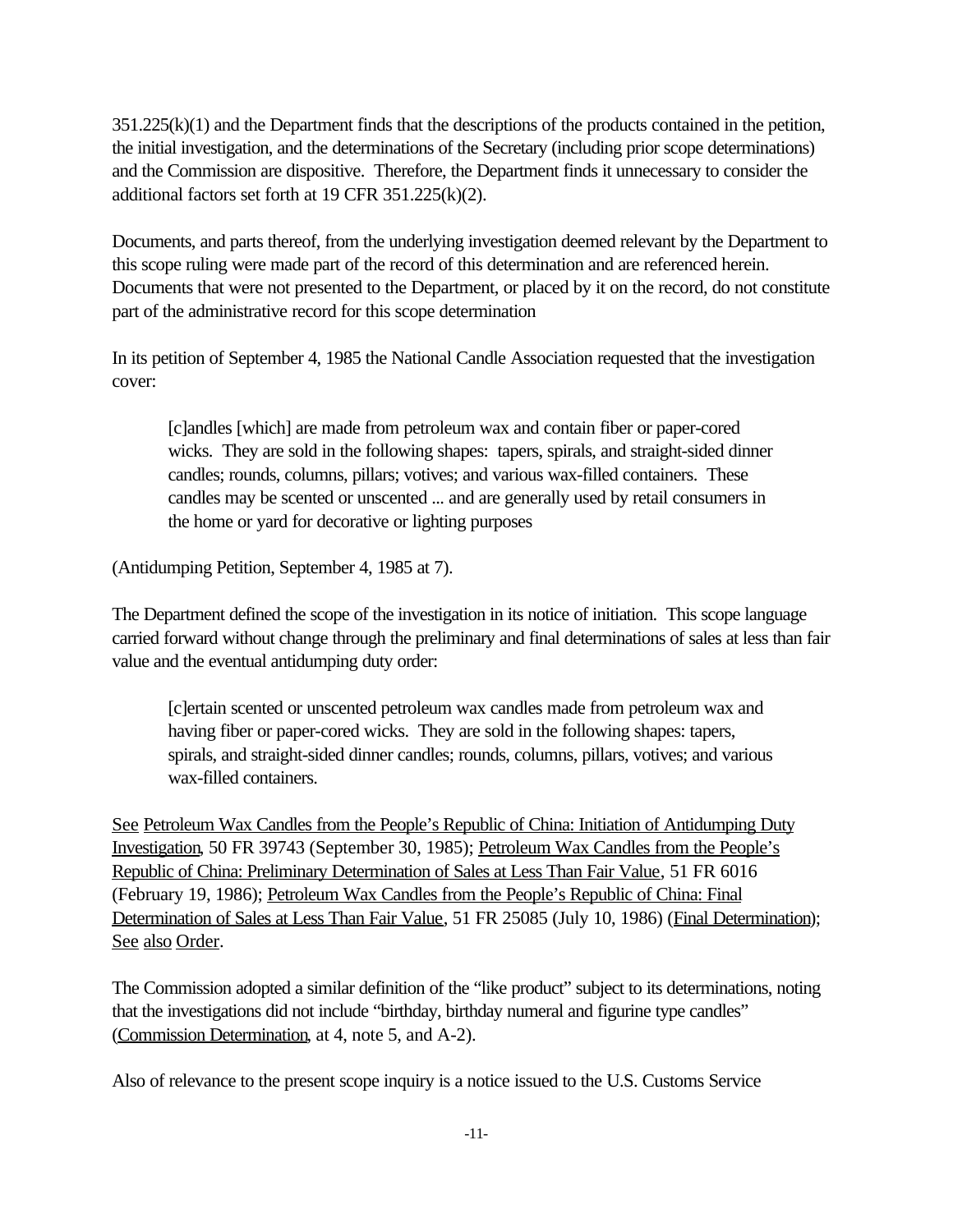(Customs) in connection with a July 1987 scope determination concerning an exception to the Order for novelty candles, which states:

The Department of Commerce has determined that certain novelty candles, such as Christmas novelty candles, are not within the scope of the antidumping duty order on petroleum-wax candles from the People's Republic of China (PRC). Christmas novelty candles are candles specially designed for use only in connection with the Christmas holiday season. This use is clearly indicated by Christmas scenes and symbols depicted in the candle design. Other novelty candles not within the scope of the order include candles having scenes or symbols of other occasions (*e.g.*, religious holidays or special events) depicted in their designs, figurine candles, and candles shaped in the form of identifiable objects (*e.g.*, animals or numerals).

Petroleum-Wax Candles from the People's Republic of China - Antidumping - A-570-504; C.I.E. –212/85, September 21, 1987; Letter from the Director, Office of Compliance, to Burditt, Bowles & Radzius, Ltd., July 13, 1987 (Customs Notice) (emphasis added).

With respect to the instant request, the Department finds that for the reasons outlined below, Garden's nine styles of candles, including its "Cheetah-Print" and "Zebra-Print" candles, fall within the scope of the Order.

- **(1) Orange "Cheetah-Print" Candle: Style 194735-A**
- **(2) Orange "Cheetah-Print" Candle: Style 194736-A**
- **(3) Orange "Cheetah-Print" Candle: Style 194768-A**
- **(4) Orange "Cheetah-Print" Candle: Style 194735-C**
- **(5) Orange "Cheetah-Print" Candle: Style 194736-C**
- **(6) Orange "Cheetah-Print" Candle: Style 194778-C**
- **(7) Black and White "Zebra-Print" Candle: Style 194735-D**
- **(8) Black and White "Zebra-Print" Candle: Style 194736-D**
- **(9) Black and White "Zebra-Print" Candle: Style 194768-D**

Garden argues that its orange "Cheetah-Print" candle, a round pillar measuring approximately 6 inches in height and 3 inches in width, and its black and white "Zebra-Print" candle, a round pillar which measures approximately 4 inches in height and in width, should be excluded from the Order's scope on the basis of their composition. Specifically, Garden argues, these candles' majority component is not petroleum wax. In its February 20, 2002 submission, Garden provided the Department with test results obtained from an independent testing facility in the United States.

Although the test results submitted by Garden indicate that these candles are composed of 52 percent palm oil and 48 percent petroleum wax, the testing laboratory does not indicate in its results what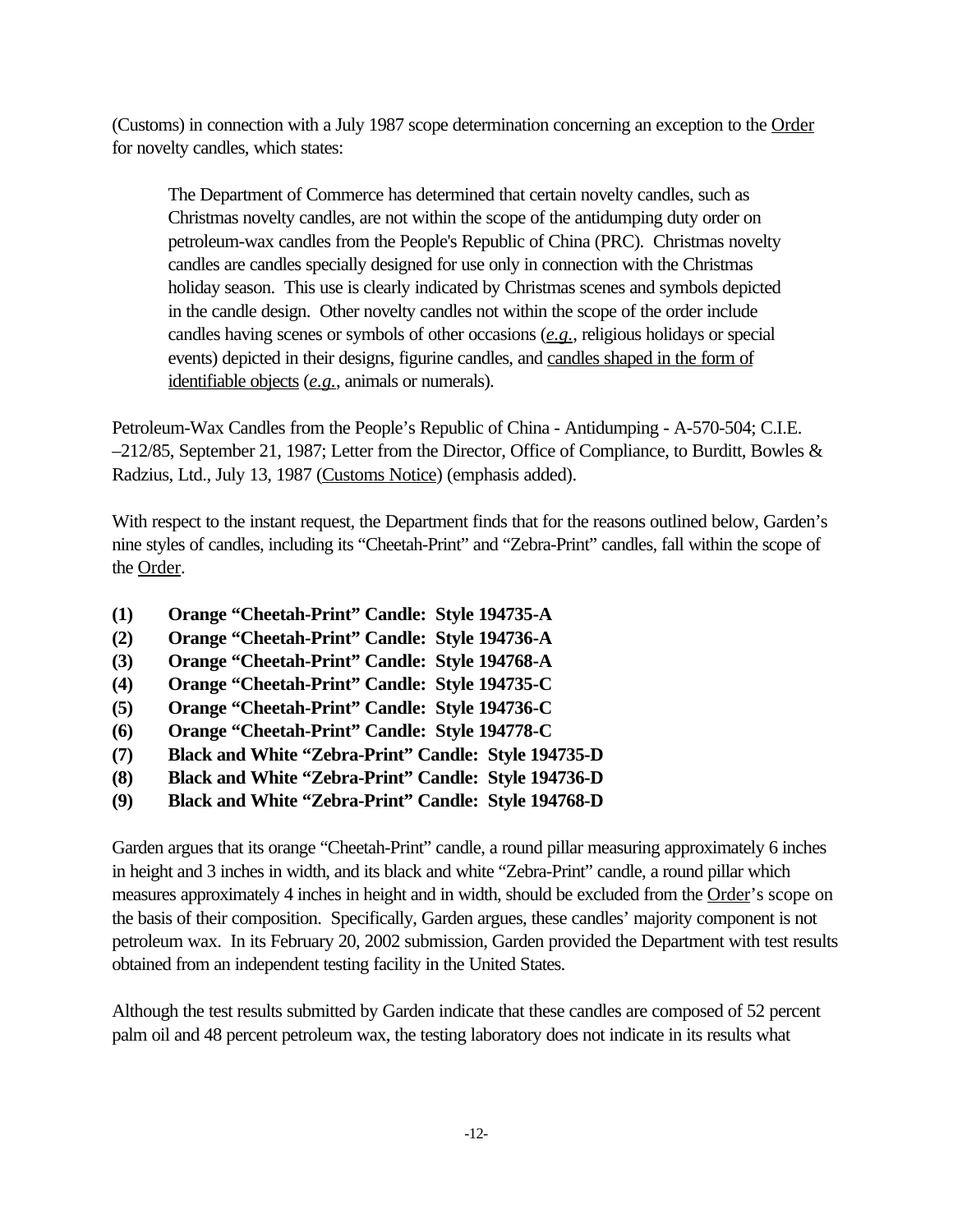testing method it used to analyze Garden's candles.<sup>20</sup> The NCA argues in its comments that the test results submitted by Garden are not acceptable because the tests were not conducted using the appropriate U.S. Customs tests. Pursuant to the NCA's comments, Garden did not supplement the record to clarify or indicate what test method the laboratory used to conduct its tests. In past rulings, test results determined to be acceptable by the Department were pursuant to certain U.S. Customs testing methods (specifically methods 34-07 and 34-08). See Leader Light; see also Final Scope Ruling - Antidumping Duty Order on Petroleum Wax Candles from the People's Republic of China (A-570-504), Atico International, Inc., (November 1, 2002) (Atico International). According to the NCA, and unrebutted by other parties in these scope proceedings, testing methods other than the Customs tests noted are not sufficient to properly analyze the wax composition of a certain candle.

The testing certificate submitted as part of Garden's February 20, 2002 scope request, did not indicate the testing methodology employed. Specifically, the Department is unable to ascertain whether Garden's candles were analyzed in accordance with Customs Method 34-07 (Quantitation of Paraffin in Beeswax and Other Waxes By High Temperature Capillary Gas Chromatography) or Customs Method 34-08 (Quantitative Analysis of Paraffin in Beeswax By Column Chromatography). Both of these methodologies employ gas chromatography and mass spectrometry, procedures that have the ability to break down very complex mixtures into component parts. Further, the test results submitted by Garden may have been obtained by Fourier Transform Infrared Spectroscopy (the measurement of the absorption of infrared radiation at different wavelengths), a methodology that does not separate the individual components of the test sample. The above mentioned methodologies are widely used and accepted in the industry, and we find that these test results are reliable and accurate.

Despite the Department's express requests, Garden did not provide further clarification of what testing method was used, or why the testing method employed in the instant case was indeed appropriate. Accordingly, the Department has determined that it is appropriate to include Garden's candles within the scope of the Order. Sufficient information is not available on the record to establish that these candles are of majority palm-oil content such that they should be excluded from the Order. See also Atico International, where the Department faced a similar scenario and found the candles to be within the scope of the order.<sup>21</sup>

 $21$  In this scope determination, the Department determined that test results submitted by Atico International, Inc. (Atico), for samples of its "beeswax" candles "... do not illustrate with certainty the percent composition of beeswax in the subject candles. These results indicate only that the candles do

 $20$  On February 20 and 21, 2002, the Department contacted Garden, via telephone, regarding its request for a scope determination. Specifically, the Department requested that Garden provide additional information with respect to the testing methodology used to analyze Garden's candles. The Department did not receive a response to its inquiries. See Memorandum to the File through Sally C. Gannon from Julio A. Fernandez, Scope Inquiry: Petroleum Wax Candles from the People's Republic of China - Garden Ridge (June 27, 2002); see also the testing certificate included as part of Garden's February 20, 2002 request.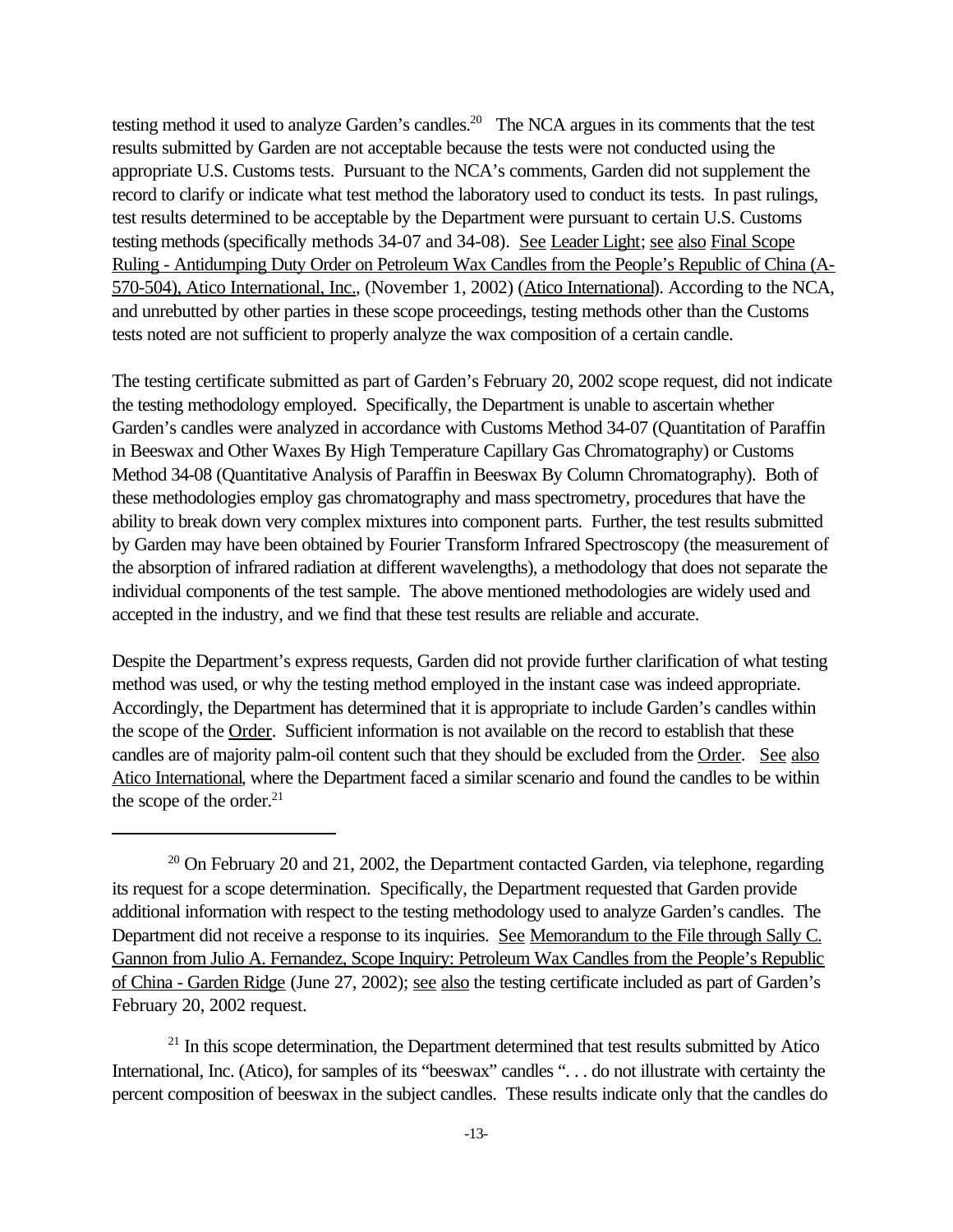### **Summary**

Garden's nine styles of candles, including its "Cheetah-Print" and "Zebra-Print" candles, fall within the scope of the <u>Order</u>. This conclusion is consistent with the scope of the petition, the initial investigation, the determinations of the Secretary (including prior scope determinations), the Commission, and the scope of the Order.

#### **Recommendation**

Based on the preceding analysis, we recommend that the Department find that Garden's "Cheetah-Print" (styles 194735-A, 194736-A, 194768-A, 194735-C, 194736-C, and 194778-C) and "Zebra-Print" (styles 194735-D, 194736-D, and 194768-D) candles fall within the scope of the Order.

If you agree, we will send the attached letter to the interested parties, and will notify the U.S. Customs Service of our determination.

Agree Disagree

Barbara E. Tillman Acting Deputy Assistant Secretary for Import Administration, Group III

\_\_\_\_\_\_\_\_\_\_\_\_\_\_\_\_\_\_\_\_\_\_\_\_\_\_\_\_\_\_

\_\_\_\_\_\_\_\_\_\_\_\_\_\_\_\_\_\_\_\_\_\_\_\_\_\_\_\_\_\_

Date

contain beeswax. Furthermore, we agree that the respective paraffin contents of the tested candles raise more questions than are answered." Similarly, the test results submitted by Garden indicate only that the subject candles do contain palm oil, however, these test results make no mention of the testing methodology employed to arrive at that determination.